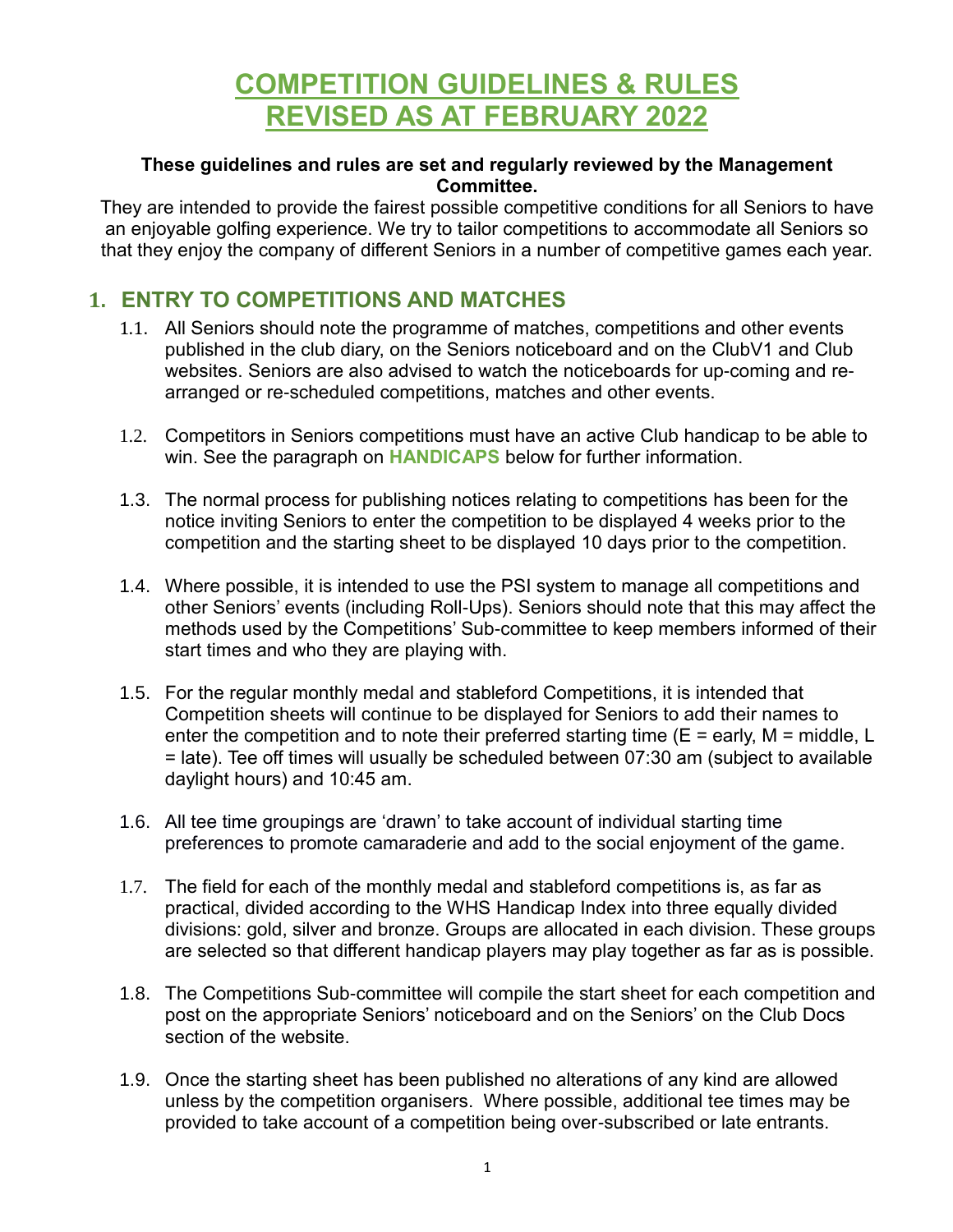- 1.10. Entry Fees for competitions and other organised events will be automatically deducted from each Senior's Clubcard. It is each member's responsibility to ensure there are sufficient funds available on their Clubcard to meet this charge. Failure to pay the competition entry fee will result in disqualification.
- 1.11. It is in the ethos of the competitions that Seniors applying to play in any competition have an obligation to play unless they have reasonable cause to withdraw. Any refunds of entry fees, if not playing in a competition, will only be approved for genuine reasons and at the Committee's discretion.
- 1.12. On the day of competition, starters may amend the starting sheet as needed to ensure everyone gets a game and to ensure smooth running of play. Their decision is final.
- 1.13. Monthly competitions have priority over non-monthly competitions. In the event of late postponement of a monthly medal or stableford competition, and to ensure it is played as soon as possible afterwards, the competition organisers may postpone an already scheduled non-monthly competition e.g. Fun Competition, Top Dogs round, Texas Scramble, Four Club, etc. In these cases, the published starting sheet will be used for the substituted monthly competition date and the non-monthly competition will be rescheduled.
- 1.14. The Committee may incorporate 9-hole competitions to coincide with other competitions as they deem appropriate. These competitions are played over the last nine holes as stipulated by the Club. A minimum of five players is required for these competitions to take place.

#### **1.15. To remind all Seniors: -**

- If no contact is made, in a timely manner, with the starters of a Competition that the Senior has entered but then does not intend to play in;
- If the Senior does not tick off their name to signify they will be attending Inter-Club matches;
- If the Senior fails to abide by the required timings as stated on the Competition start sheets;
- If the Senior attempts to alter Competition start sheets once published on the notice board;

**Then the Senior's name will be removed from the next Competitive game and/or Inter-Club match start sheet they enter to play in.**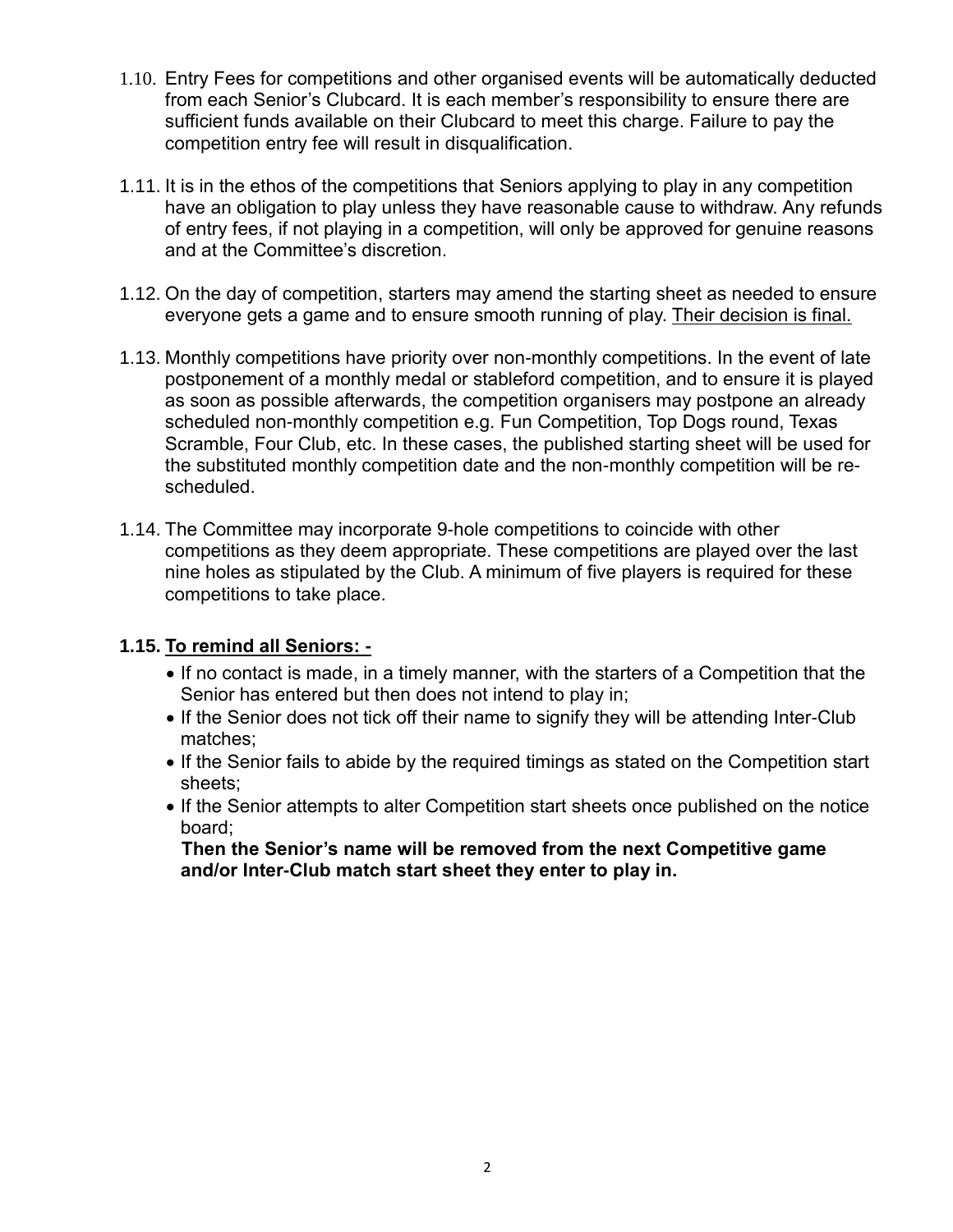## **2. SCORECARDS AND REGISTRATION**

- 2.1 Scorecards are issued by the competition starter except the Top Dogs competition. These are issued before play showing competition name, player's name, date and tee time. Scorecards for team competitions also show team members identified as player A, B, C or D
- 2.2 Players must enter on their scorecard their correct World Handicap System Handicap Index according to the Club PSI on the day.
- 2.3 Players must register on the Club PSI before play and the resultant scores entered on the system on completion of play. Nil returns should also be entered on the Club PSI system.
- 2.4 Cards MUST be signed by the player and the marker unless a local rule dictate otherwise.
- 2.5 Cards must be posted into the Club Office post box, or if the PSI is not in operation, they must be handed to a member of the competition organisers after completing the competition.
- 2.6 Failure to comply with any of the above may result in disqualification from the competition

#### **3. HANDICAPS**

- 3.1 All Seniors competitions are **'qualified competitions'** provided the course at the time they are played is set-up by the Club in accordance with WHS 'qualified course' requirements; returned scores will be subject to handicap review in accordance with WHS guidelines.
- 3.2 UNIFIED HANDICAPPING SYSTEM: The WHS handicap rules are adopted for all Seniors competitions.
- 3.3 INACTIVE HANDICAPS Anyone with an inactive handicap may participate in Seniors individual stroke play competitions in order to return a 'Supplementary Score Card' to count towards an 'active' handicap or to participate in a 'social' round, **but they will not be eligible to win a Seniors trophy.** A fee equivalent to a normal competition entry fee is charged for inactive handicappers on their first entry to an individual stroke play competition in the registration year and stands as their registration fee for the year.

Subject to Committee approval, inactive handicappers may participate in 'fun' competitions using their inactive handicap. This includes Texas Scrambles and matches versus the Ladies and the Juniors provided these Sections agree. Inactive handicappers may not participate in inter-club matches.

All Seniors are urged to acquaint themselves with regulations on active/inactive handicaps published by the Club in order to do all they can to acquire and maintain an active handicap. Seniors who persistently avoid acquisition of an active handicap will be referred to the Committee for them to consider what action, if any, should be appropriate.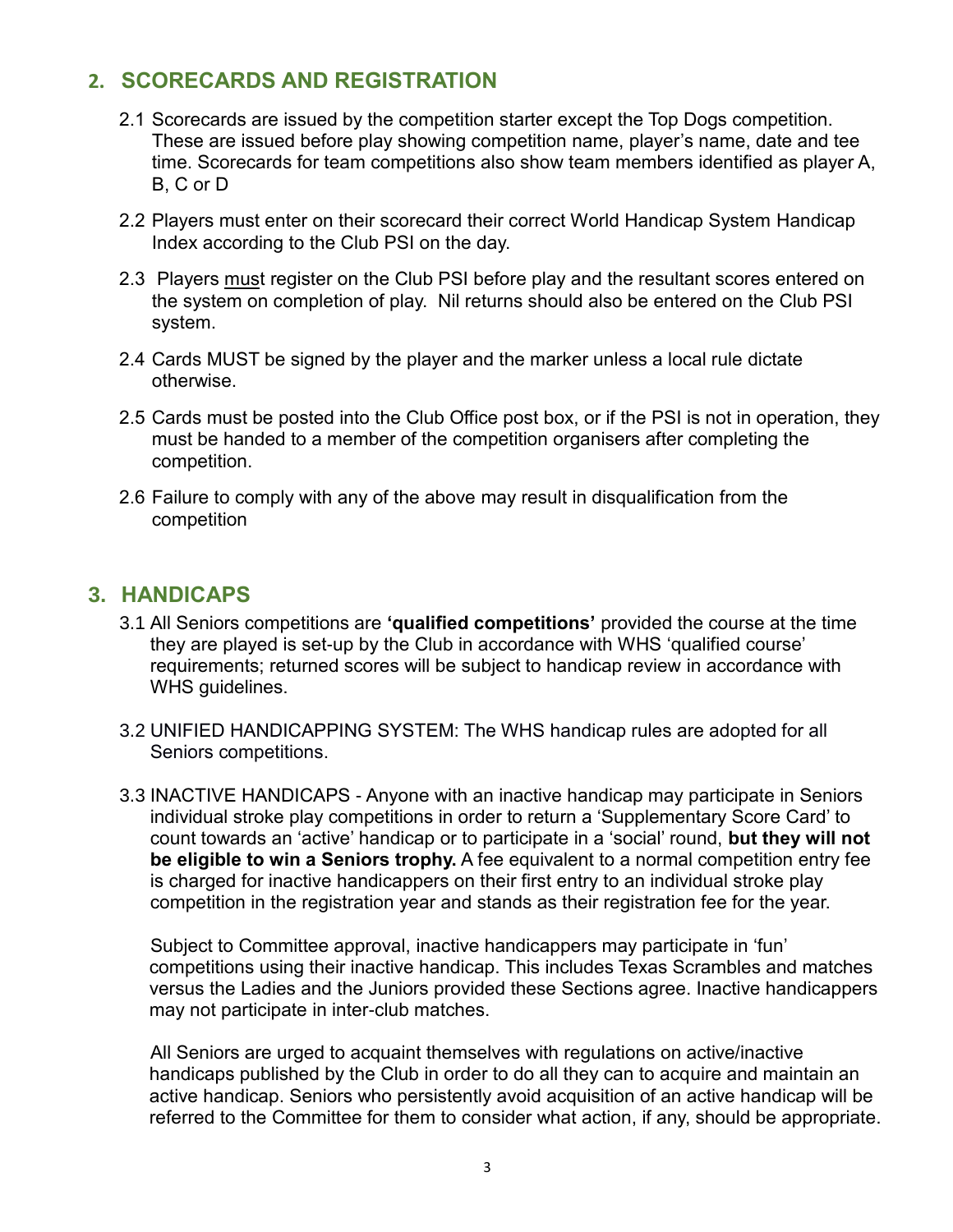#### **4. REPORTING FOR PLAY: STROKEPLAY COMPETITIONS (NOT TOP DOGS)**

- 4.1 All players must report to the competition starter to collect their card no later than 10 minutes before their tee time (25 minutes if starting at the  $10<sup>th</sup>$  tee or for a shotgun start).
- 4.2 The Committee may impose a 2-stroke penalty if a player reports 5 minutes or later of their reporting time and may disqualify a player arriving after their tee time unless that person is participating in a team competition.
- 4.3 Subject to tee-time availability, the competition starter may accept late entrants up to 20 minutes before the last tee time**.**
- 4.4 If a player is unable to play in a competition, he must contact the competition starter on his contact phone number at a socially acceptable hour to have his name deleted so that a substitute can be found, only competition organisers are allowed to make deletions or other amendments to the starting sheet for team competitions.
- 4.5 If an absenting player's name remains on the starting sheet at the time of any competition it is their responsibility to contact the starter personally at least 20 minutes prior to the start time of the competition either in person or via their contact phone number to advise their absence. It is recommended you do not rely on a third party to notify absence.

## **5. RULES FOR DRAWN & KNOCKOUT COMPETITIONS**

- 5.1 Once a draw has been made, substitutions will only be permitted in exceptional circumstances.
- 5.2 No extensions of closing dates for the rounds will be granted although special arrangements will be made in the event of prolonged course closure.
- 5.3 Winners of matches are responsible for recording results. In the event of a match not being played, or the result not being posted by the final date designated, both sides will be disqualified from the competition.
- 5.4 It is strongly recommended that delays in fixing match dates are avoided. The first named individual or pair is responsible for contacting their opponent(s) to arrange the date and time for a match.
- 5.5 If a date and time to play a match is agreed then non-appearance by one side will allow the other side to claim the match. Once the time and date have been agreed it may only be altered with the agreement of both sides. Provided the course has not been declared by the Club as 'closed' the match must be played. The number of holes and/or temporary holes is not a factor in determining whether a match can be played or not. Closing date extensions will not be allowed to accommodate matches not completed in time.
- 5.6 If a date and time for the match cannot be arranged then a side may claim the match first by reporting to a member of the Committee to ensure correct procedures are established, then secondly, by standing adjacent to the 1st tee being ready and equipped to play the match at 2 pm on the last day stipulated for the round. If the opposing side do not attend by 2.05 pm they will be disqualified from the competition.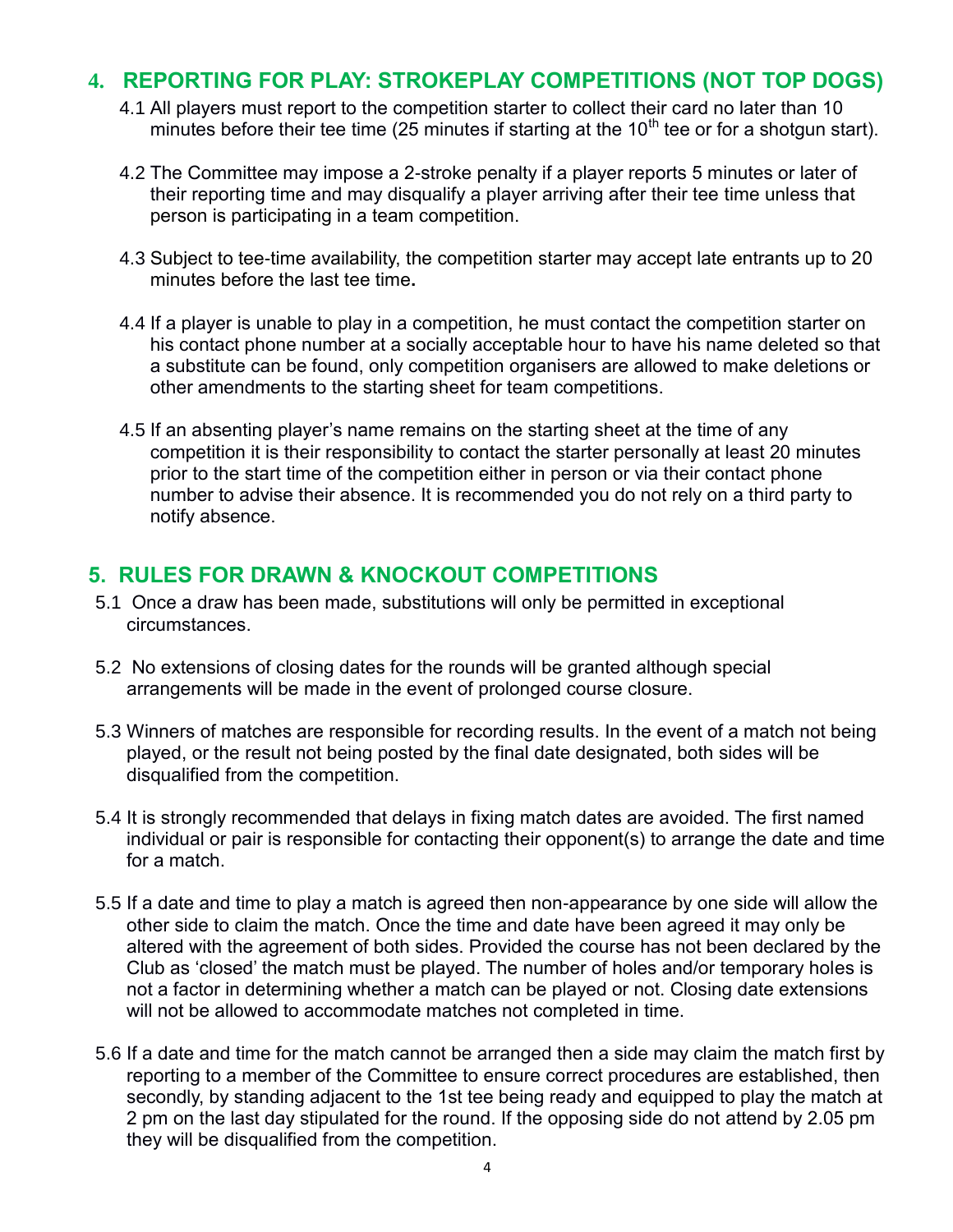5.7 If both sides in the match attend the 1st tee by 2.05 pm on the last stipulated day for the round, then the match shall be played as soon as the tee becomes free.

#### RULING ON TIES IN STROKEPLAY COMPETITIONS (COUNTBACKS)

Should a tie result in either a medal or stableford competition the winner(s) and subsequent placings will be decided on countback of net score or points as follows:

| 1 | The last 9 holes of the course | 10 | The last 10 holes of the course |
|---|--------------------------------|----|---------------------------------|
| 2 | The last 6 holes of the course | 11 | The last 11 holes of the course |
| 3 | The last 3 holes of the course | 12 | The last 12 holes of the course |
| 4 | The last hole of the course    | 13 | The last 13 holes of the course |
| 5 | The last 2 holes of the course | 14 | The last 14 holes of the course |
| 6 | The last 4 holes of the course | 15 | The last 15 holes of the course |
| 7 | The last 5 holes of the course | 16 | The last 16 holes of the course |
| 8 | The last 7 holes of the course | 17 | The last 17 holes of the course |
| 9 | The last 8 holes of the course | 18 | By lot                          |

Net scores in medal must be applied hole by hole. Countback is always made in the way described regardless of which hole the players started from.

# **6. RULES FOR TEXAS SCRAMBLE COMPETITIONS**

6.1 These are medal competitions played off yellow tees. Team Handicaps are calculated in accordance with WHS guidelines or other such methodology as the Committee may decide from time to time. For example WHS Handicap allowance for a 3-players team would be 30% / 20% / 10% of Course Index Handicap, from the lowest to highest handicap, added together. (4 players: 25% / 20% / 15% / 10% ).

Seniors competitions are normally played in teams of three and once published on the starting sheet, team members will be committed to play (subject to the rules above). To facilitate inclusion of all Seniors in cases of absence of team members, the competition starters will adjust team's using reserves or, if necessary, adjusting other teams. To help facilitate this competition starters will be allocated to the last tee time.

- 6.2 Members of teams are identified on the scorecard as either Player A, Player B, Player C (Plus Player D for teams of 4).
- 6.3 For teams of 3, each team member must use a minimum of five tee shots during the round. This must be recorded on the scorecard at each hole - either A, B, or C (or D for a team of 4).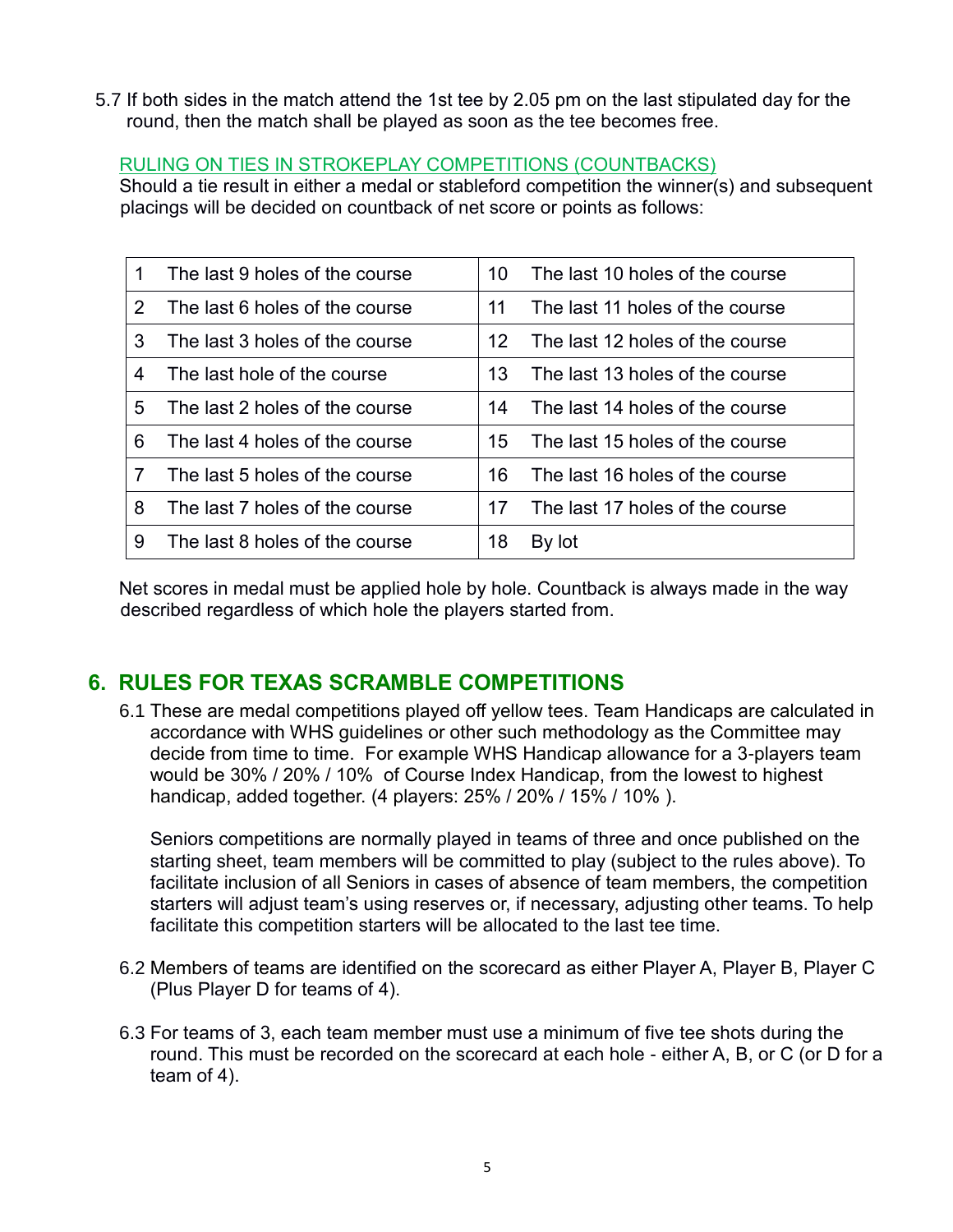- 6.4 The team decides which tee shot or subsequent shot is to be 'used' at each hole. A marker is placed within 12 inches of the chosen ball, not nearer the hole. This ball is played by its owner first. Other team members follow by dropping their ball as close to where the first shot was made but within no more than 2 feet of the marker and not nearer the hole. They then play their shot. If the marker interferes with their shot it may be temporarily moved and then replaced after the shot is made. A ball may be dropped again if it lands in a divot of a previous shot played by their team. Divots not made by the team may be replaced before a drop is made.
- 6.5 If the chosen ball is in rough, subsequent balls must be dropped in the same cut of rough.
- 6.6 The team must not delay in choosing the ball to be played next. If a ball can only be found through searching in rough etc. and is clearly not going to be selected for the next shot, the team must abandon it. The owner of the ball may make a brief search to recover it provided this action does not slow the pace of play of the following team.
- 6.7 On the green a marker must be used to mark the chosen ball. The marker should be placed 6 inches from the ball the same distance from the hole. Each team member then putts from the same spot. The first ball holed out determines the score for the hole.
- 6.8 Rule 4-2 'Assistance' must be borne in mind. Other players in the team may not stand on, or close to the line of play or of a putt. They must not stand in front or behind, when another team member is actually playing a stroke or a putt.

 **Non-adherence to these rules will result in disqualification.**

## **7. RULES FOR THE TOP DOGS' COMPETITION**

- 7.1 Full WHS Course Handicap Index will be allowed for a single player when their partner is not available to play on the day of the round.
- 7.2 Play is in a similar format to the Golf Club Top Dogs' competition except that there are only eight rounds - of which 6 are to count. All rounds are in stableford format.
- 7.3 No player may play with the same partner as the previous year except the defending Champions. No substitutions are permitted once the first round starting sheet has been posted on the noticeboard.
- 7.4 Each round is scored at 20 points to the winners, 19 points to  $2^{nd}$ , etc. etc. down to 0. The overall winners are decided by the cumulative score of their best 6 rounds. In the event of a tie, the winners are decided by the highest number of points scored in the final and then by countback (see Rules on Ties in Stroke Play Competitions (Countbacks).
- 7.5 In the event of an odd number of competing pairs, a pair not listed to play with another pair in Top Dog matches should make up a 3 or 4 ball with non-competing members to have their card marked. Alternatively, each of the two players must mark a card for their partner as if playing singles, then hand in both cards to the competition organisers will calculate their better-ball score. On no account must a single card be used to record their scores.